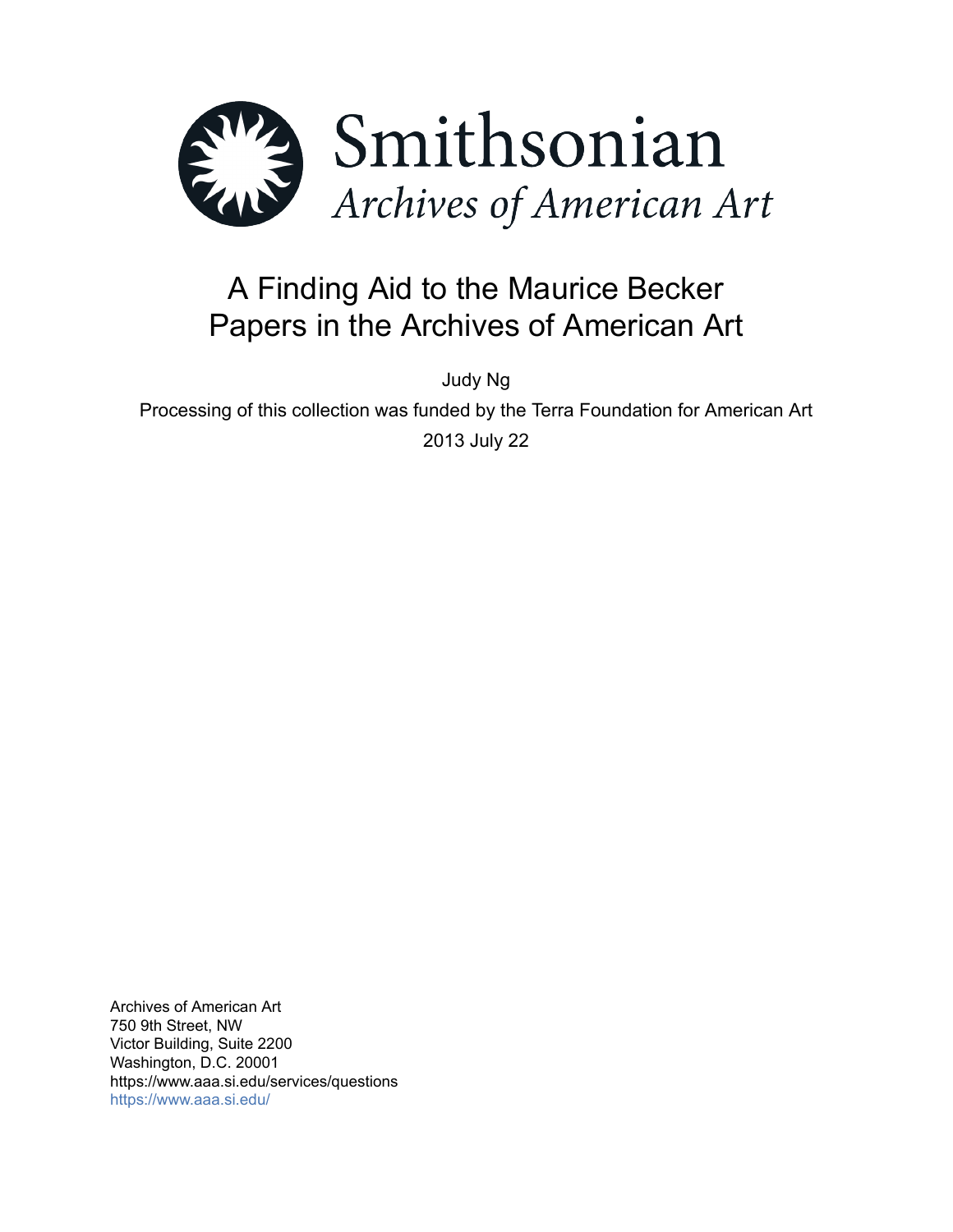# **Table of Contents**

<span id="page-1-0"></span>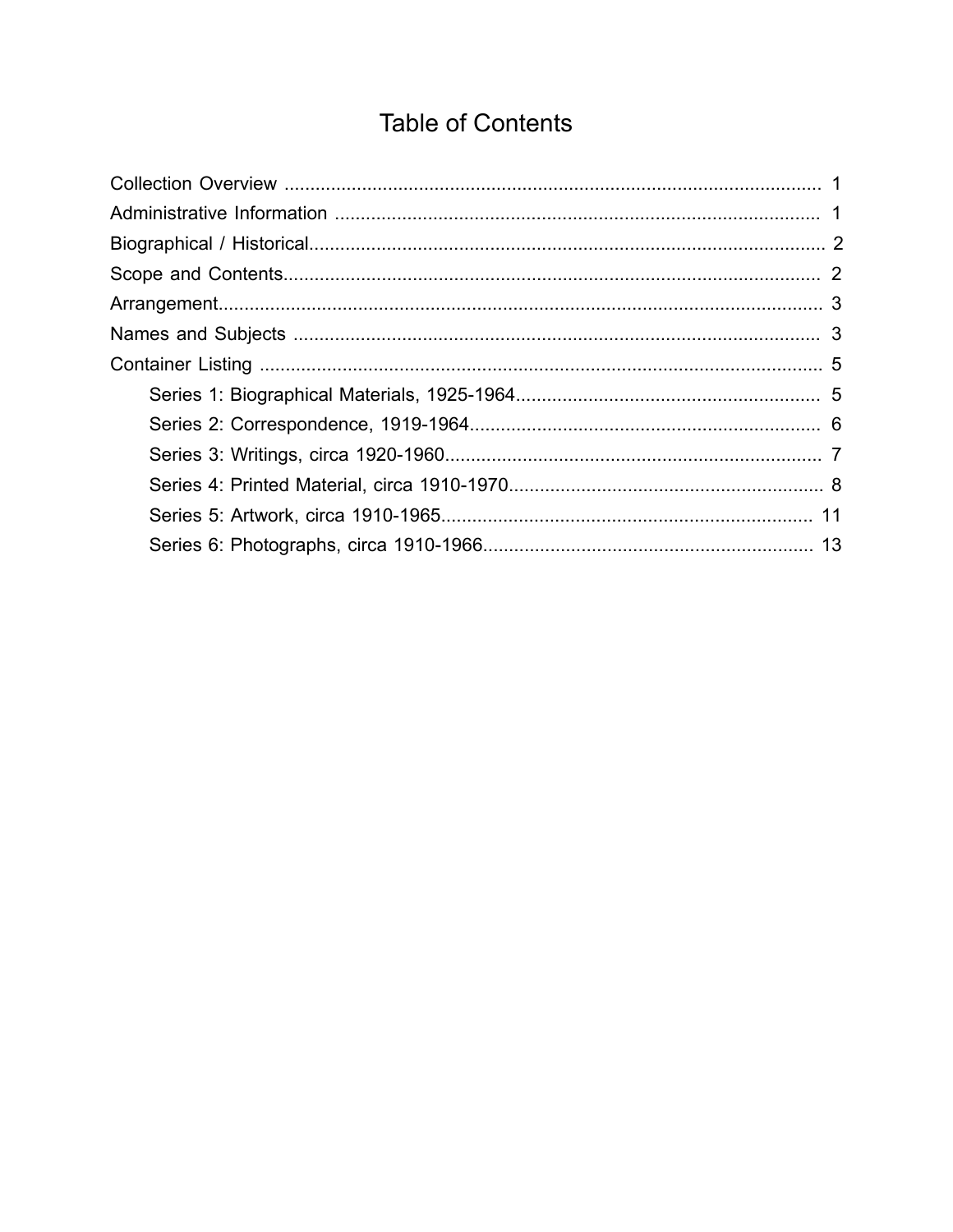## <span id="page-2-0"></span>**Collection Overview**

| <b>Repository:</b> | Archives of American Art                                                                                                                                                                                                                                                                                                                                                                        |
|--------------------|-------------------------------------------------------------------------------------------------------------------------------------------------------------------------------------------------------------------------------------------------------------------------------------------------------------------------------------------------------------------------------------------------|
| Title:             | Maurice Becker papers                                                                                                                                                                                                                                                                                                                                                                           |
| Date:              | circa 1910-1970                                                                                                                                                                                                                                                                                                                                                                                 |
| Identifier:        | AAA.beckmaur                                                                                                                                                                                                                                                                                                                                                                                    |
| Creator:           | Becker, Maurice, 1889-1975                                                                                                                                                                                                                                                                                                                                                                      |
| Extent:            | 2.3 Linear feet                                                                                                                                                                                                                                                                                                                                                                                 |
| Language:          | The collection is in English.                                                                                                                                                                                                                                                                                                                                                                   |
| Summary:           | The papers of painter and political cartoonist Maurice Becker measure<br>2.3 linear feet and date from circa 1910 to 1970. Found within<br>the papers are biographical material; personal and professional<br>correspondence; writings; printed material, including radical labor and<br>political periodicals; artwork; and photographs of Becker, his family and<br>friends, and his artwork. |

# <span id="page-2-1"></span>**Administrative Information**

## Acquisition Information

Maurice Becker donated his papers in several increments between 1962-1966.

## Separated Materials

There are scattered Maurice Becker papers found within the Art Young papers at the Tamiment Library in New York. These were loaned to the Archives in 1971 for microfilming on reel 96. These papers are not described in the container inventory of this finding aid but include approximately 20 postcards, catalogs, sketches, photographs, and other printed materials.

Duplicate magazines, catalogs, and clippings were transferred to the National Portrait Gallery Library in 1977.

## Available Formats

Portions of the collection and material lent for microfilming are available on 35 mm microfilm reels 96, 128 and 4909 at the Archives of American Art offices and through interlibrary loan. Researchers should note that the arrangement of the material described in the container inventory does not reflect the arrangement of the collection on microfilm.

## Processing Information

The papers received a preliminary level of processing upon receipt and were microfilmed onto reels 128 and 4909. All previously filmed and unfilmed accessions were merged, fully processed, and described by Judy Ng in 2013 with funding provided by the Terra Foundation for American Art.

## Preferred Citation

Maurice Becker papers, circa 1910-1970. Archives of American Art, Smithsonian Institution.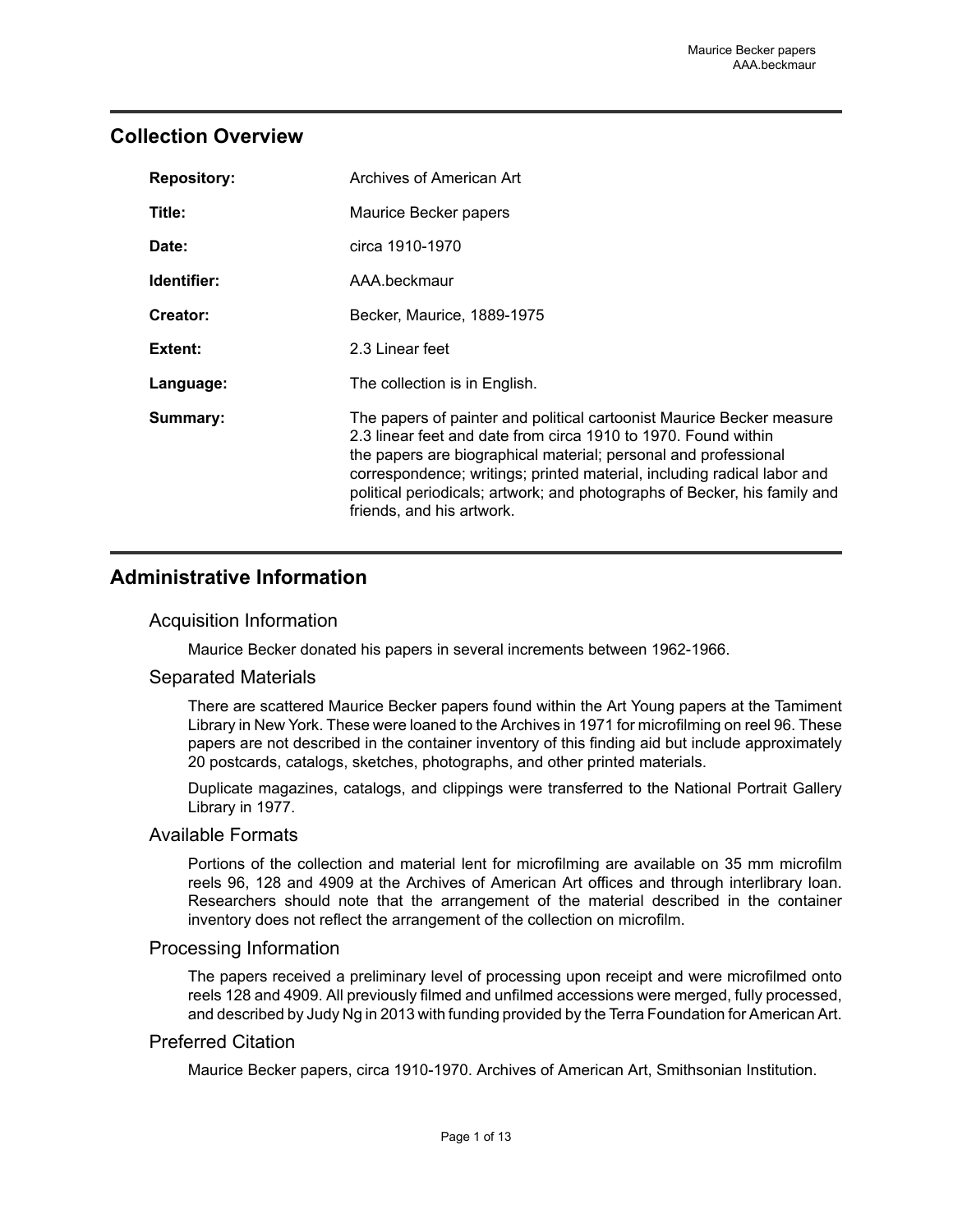## **Restrictions**

This collection is open for research. Access to original papers requires an appointment and is limited to the Archives' Washington, D.C. Research Center.

## Terms of Use

The Archives of American Art makes its archival collections available for non-commercial, educational and personal use unless restricted by copyright and/or donor restrictions, including but not limited to access and publication restrictions. AAA makes no representations concerning such rights and restrictions and it is the user's responsibility to determine whether rights or restrictions exist and to obtain any necessary permission to access, use, reproduce and publish the collections. Please refer to the [Smithsonian's](https://www.si.edu/termsofuse) Terms of Use for additional information.

# <span id="page-3-0"></span>**Biographical / Historical**

Painter and political cartoonist Maurice Becker (1889-1975) lived and worked in New York City, New York and Tioga County, Pennsylvania, and was a frequent contributor to contemporary periodicals of the 1910s.

Becker was born in Nizhni-Novgorod (now Gorky), Russia to Isor and Rose Becker. In 1892, his family immigrated to the United States and settled in the Jewish community of Manhattan's Lower East Side. After graduating from high school, Becker took night classes in bookkeeping and art, studied with Robert Henri and Hugo Boss, and worked days as a sign painter and garment factory worker. He began illustrating for the *New York Tribune* and Scripps newspapers from 1914 to 1915, and contributed artwork to numerous contemporary periodicals in the 1910s, including *Harper's Weekly*, *Saturday Review*, and *Metropolitan*. Becker was also a frequent contributor to more radical political journals, including *The Masses*, *Liberator*, and *One Big Union Monthly*.

In 1918, he married Dorothy Baldwin, who was a registered Socialist. After stating his conscientious objection to World War I, Becker traveled to Mexico to avoid the draft and was arrested upon his return in 1919. After his trial and sentencing, he served 4 months of hard labor before President Wilson's commutation of all objectors to the war. From 1921 to 1923, Becker lived in Mexico working as an illustrator for *El Pulsa de México*, and began to devote himself to painting full time.

After his return to New York City, Becker held a series of one-man shows at the Whitney Studio Club (1924-1928), J.B. Neumann Gallery (1924-1931), and Delphic Studios (1930). Becker was a member of the Society of Independent Artists and the Artists' League of America and remained a pacifist for the rest of his life. He died in 1975.

# <span id="page-3-1"></span>**Scope and Contents**

The papers of painter and political cartoonist Maurice Becker measure 2.3 linear feet and date from circa 1910 to 1970. Found within the papers are biographical material; personal and professional correspondence; writings; printed material, including radical labor and political periodicals; artwork; and photographs of Becker, his family and friends, and his artwork.

Biographical materials consist of a curriculum vitae and a list of artworks.

Correspondence is primarily with Becker's family, friends, and business associates. There are letters from his wife, Dorothy Baldwin Becker, a letter from friend and artist Elizabeth Lancaster, and a letter from Artists for Victory. There is also a letter from Becker to his friend J. B. Neumann containing a draft of Becker's will authorizing Neumann to sell and distribute his paintings upon his death or incapacitation; a letter of invitation to artists and writers interested in reviving a new *Masses* style journal; and letters from magazine editors regarding freelance commissions.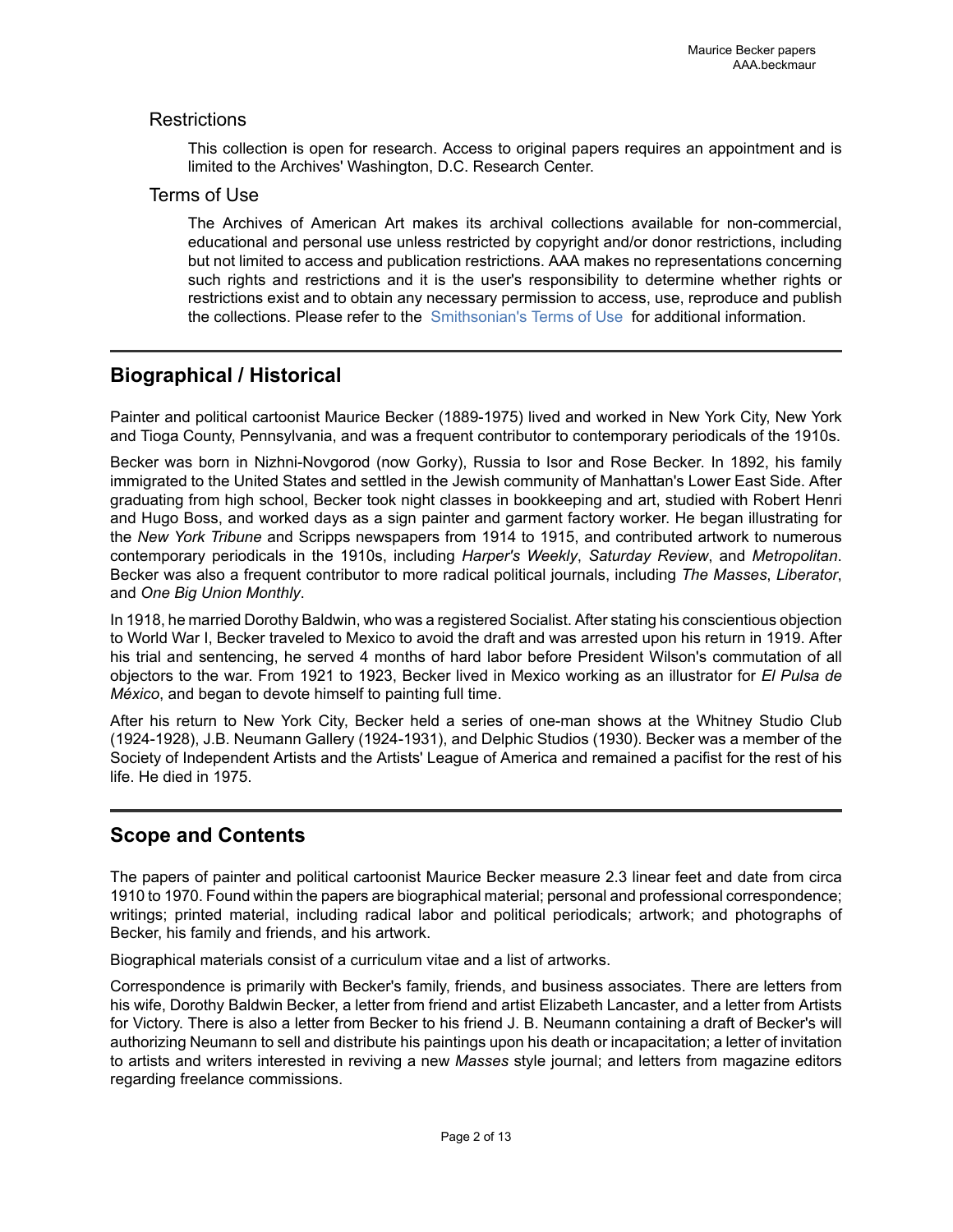Printed material includes bulletins, clippings and labor newspapers, exhibition announcements and catalogs, periodicals, press releases, and miscellaneous printed material. Periodicals include whole issues of *Liberator*, *The Masses*, *New Masses*, and *One Big Union Monthly*, where Becker's political cartoons were frequently featured.

Artwork includes paintings, over 800 graphite and pen and ink sketches, watercolors, and prints depicting Becker's figure drawings, caricatures, portrait drawings of men and women, and sketches of animals and landscapes. Many of these sketches were the basis for panels that later appeared in the *New York Tribune*, *The Masses*, and *Liberator*.

Photographs are of Maurice Becker with family and friends, and five photographs of his artwork.

# <span id="page-4-0"></span>**Arrangement**

The collection is arranged as 6 series.

Missing Title:

- Series 1: Biographical materials, 1925-1964 (2 folders; Box 1)
- Series 2: Correspondence, 1919-1964 (4 folders; Box 1)
- Series 3: Writings, circa 1920-1960 (2 folders; Box 1)
- Series 4: Printed material, circa 1910-1970 (1 linear foot; Box 1, 4, OV 5)
- Series 5: Artwork, circa 1910-1965 (1.2 linear feet; Box 1-3, OV 6-8)
- Series 6: Photographs, circa 1910-1966 (3 folders; Box 3)

## <span id="page-4-1"></span>Names and Subject Terms

This collection is indexed in the online catalog of the Smithsonian Institution under the following terms:

Subjects:

Caricatures and cartoons -- New York (State) -- New York Cartooning -- United States Painters -- New York (State) -- New York Painting, American -- New York (State) -- New York Politics in art

Types of Materials:

**Paintings** Photographs **Prints Sketches Watercolors** 

Names:

Artists for Victory, Inc. Becker, Dorothy Baldwin Lancaster, Elizabeth G. (Elizabeth Grieg), 1889- Neumann, J. B. (Jsrael Ber)

#### Occupations:

Cartoonists -- New York (State) -- New York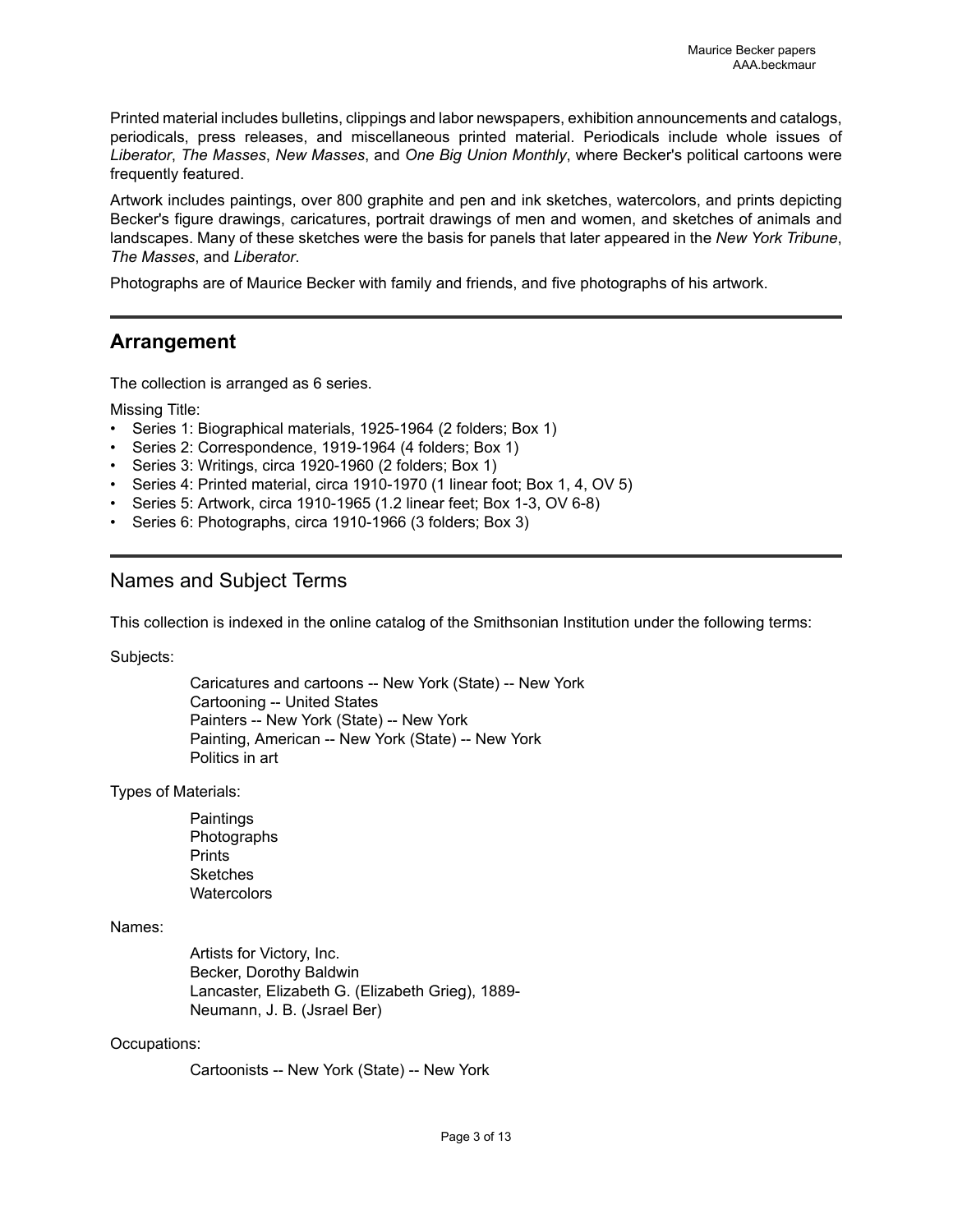Preferred Titles:

*Liberator (New York, N.Y.: 1918) Masses (New York, N.Y.) New masses*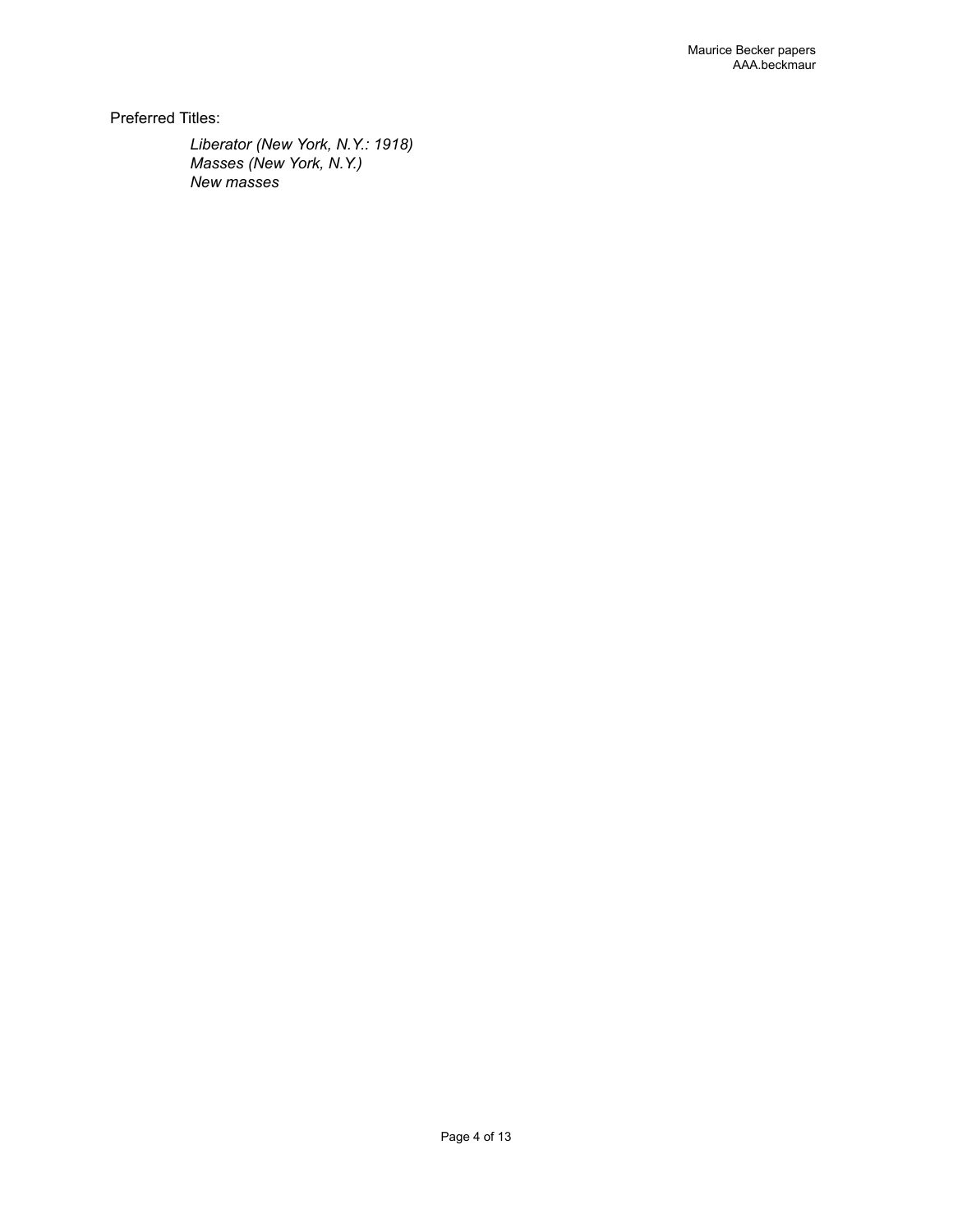# <span id="page-6-0"></span>**Container Listing**

# <span id="page-6-1"></span>Series 1: Biographical Materials, 1925-1964

*2 Folders (Box 1)*

Scope and Contents: Biographical materials consist of a curriculum vitae and a list of artworks dating from 1927 to 1959.

Arrangement: Materials are arranged by document type.

Box 1, Folder 1 Curriculum Vitae, 1925-1963

Box 1, Folder 2 List of Artworks, circa 1925-1964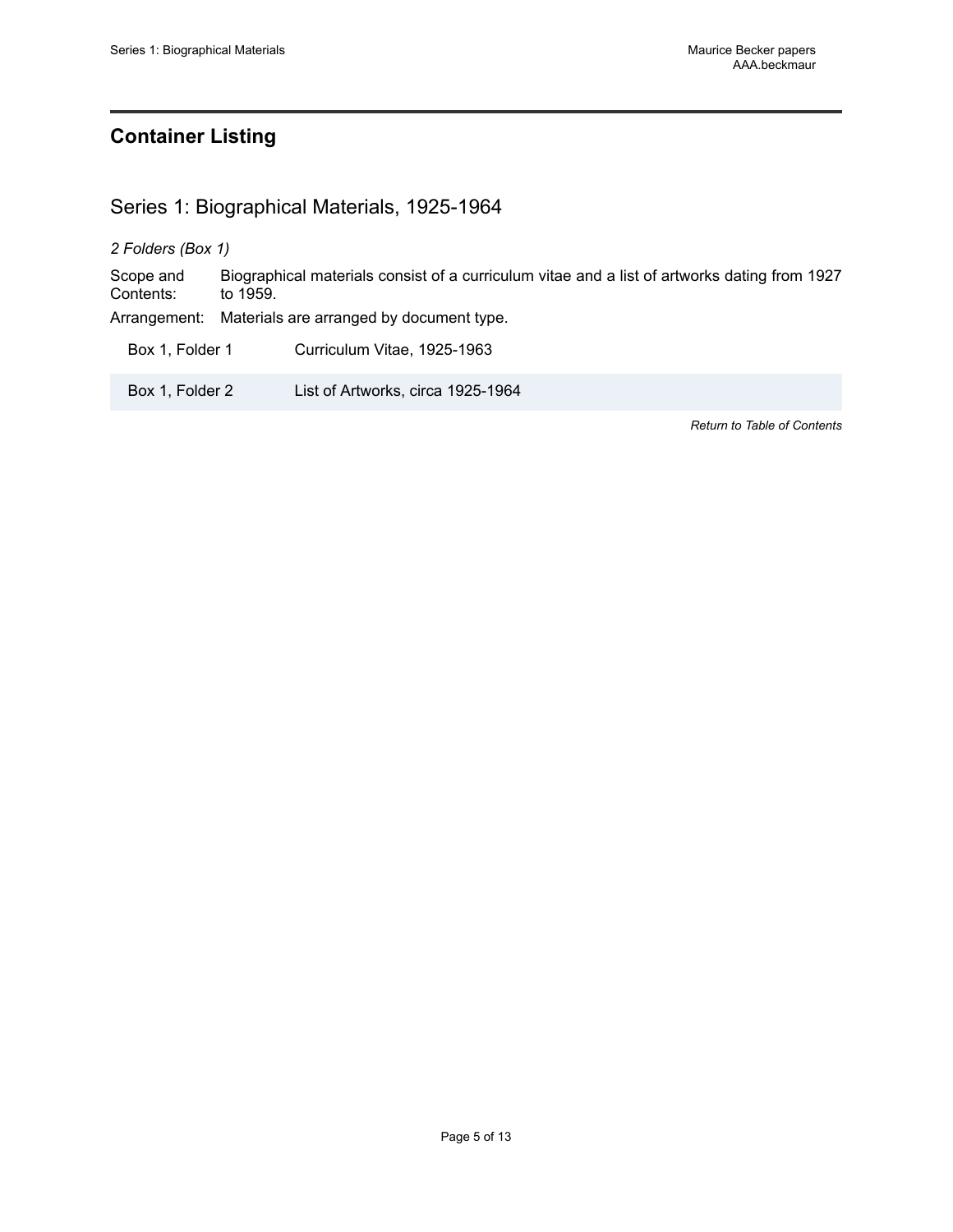# <span id="page-7-0"></span>Series 2: Correspondence, 1919-1964

## *4 Folders (Box 1)*

Scope and Contents: Correspondence is primarily with Becker's family, friends, and business associates. The series includes correspondence from his wife, Dorothy Baldwin Becker, letters from magazine editors regarding freelance commissions, and correspondence from artist friend Elizabeth Lancaster. There are also draft copies of Becker's will dating from 1956 and a letter of invitation to artists and writers interested in reviving a new *Masses* style journal dating from 1925.

Arrangement: Correspondence is arranged alphabetically by correspondent.

| Box 1, Folder 3 | Miscellaneous, A-Z, 1919-1964          |
|-----------------|----------------------------------------|
| Box 1, Folder 4 | Becker, Dorothy Baldwin, 1964          |
| Box 1, Folder 5 | Becker, Maurice, 1919-1962             |
| Box 1, Folder 6 | Illegible and Unknown, circa 1930-1939 |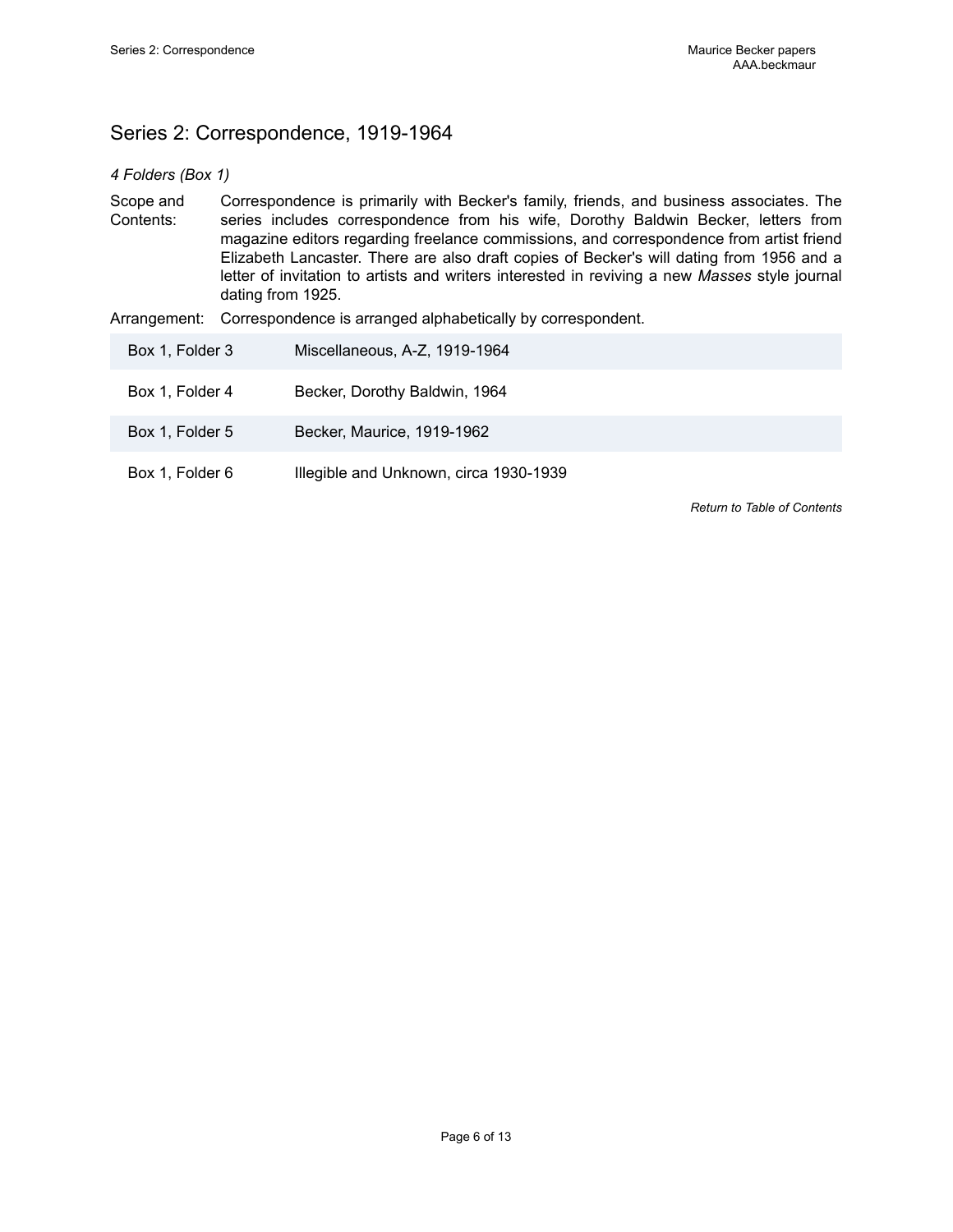# <span id="page-8-0"></span>Series 3: Writings, circa 1920-1960

*2 Folders (Box 1)*

Scope and Contents: Writings consist of notes by Becker and an excerpt from an essay describing Becker's exhibition at the Artists' League of America by an unknown author. Arrangement: Materials are arranged by document type.

Box 1, Folder 7 Essay, "Formalism Uber Alles," Unknown Author, circa 1920-1960

Box 1, Folder 8 Notes, circa 1920-1960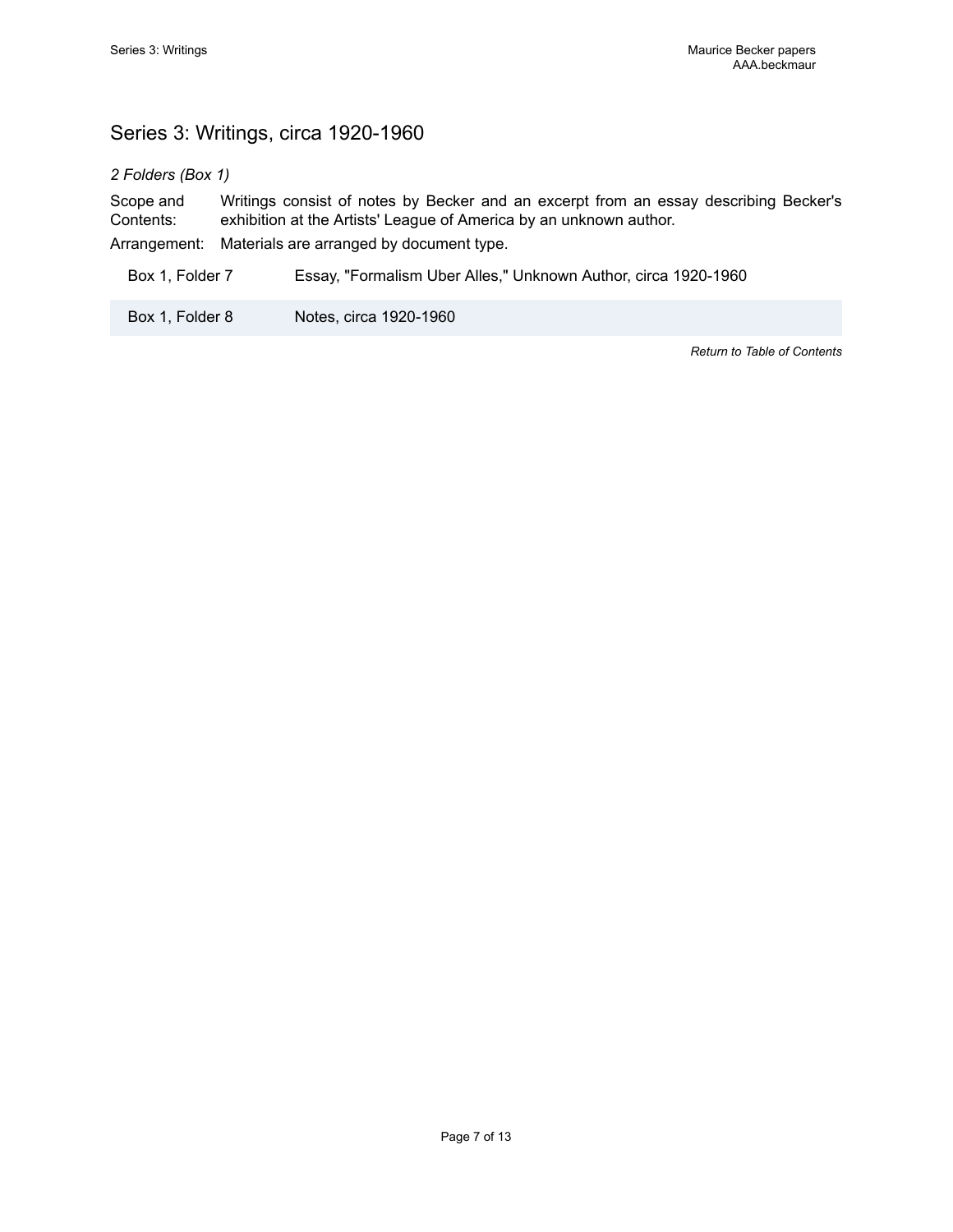# <span id="page-9-0"></span>Series 4: Printed Material, circa 1910-1970

## *1 Linear foot (Box 1, 4, OV 5)*

Scope and Contents: Printed material includes bulletins, clippings and labor newspapers, exhibition announcements and catalogs, periodicals, press releases, and miscellaneous printed material. Periodicals include whole issues of *Liberator*, *The Masses*, *New Masses*, and *One Big Union Monthly*, where Becker's political cartoons were frequently featured. Other radical magazines and newspapers include *Blast*, *Maccabaean*, *Revolt*, and *Worker's Monthly* are also included in the series.

Arrangement: Materials are arranged by document type.

| Box 1, Folder 9     | Booklet, City Where Crime is Play, 1914                                                        |
|---------------------|------------------------------------------------------------------------------------------------|
| Box 1, Folder 10    | Bulletins, 1937, 1951                                                                          |
| Box 1, Folder 11    | Clippings, circa 1910-1965<br>Notes:<br>Oversized material housed in OV 5.                     |
| Box 1, Folder 12-14 | Clippings, 1912-1968                                                                           |
| Box 1, Folder 15    | Miscellaneous Clippings, circa 1920-1965                                                       |
| Box 1, Folder 16    | Miscellaneous Labor Newspapers, 1916-1965<br>Oversized material housed in Box 4, F1.<br>Notes: |
| Box 1, Folder 17-18 | Exhibition Announcements and Catalogs, 1929-1961                                               |
| Box 1, Folder 19    | Exhibition Announcements and Catalogs, Other Artists, 1927-1965                                |
| Box 1               | Periodicals                                                                                    |
| Box 1, Folder 20    | Americana, circa 1935-1955                                                                     |
| Box 1, Folder 21    | Art News, 1940                                                                                 |
| Box 1, Folder 22    | Arts, 1928                                                                                     |
| Box 1, Folder 23    | <b>Blast, 1917</b>                                                                             |
| Box 1, Folder 24    | Coming Nation, 1912<br>Notes:<br>Oversized material housed in Box 4, F2.                       |
| Box 1, Folder 25    | Good Morning, 1919-1920                                                                        |
| Box 1, Folder 26    | Harper's Weekly, 1913                                                                          |
| Box 1, Folder 27    | L'Assiette au Beurre, circa 1910-1915                                                          |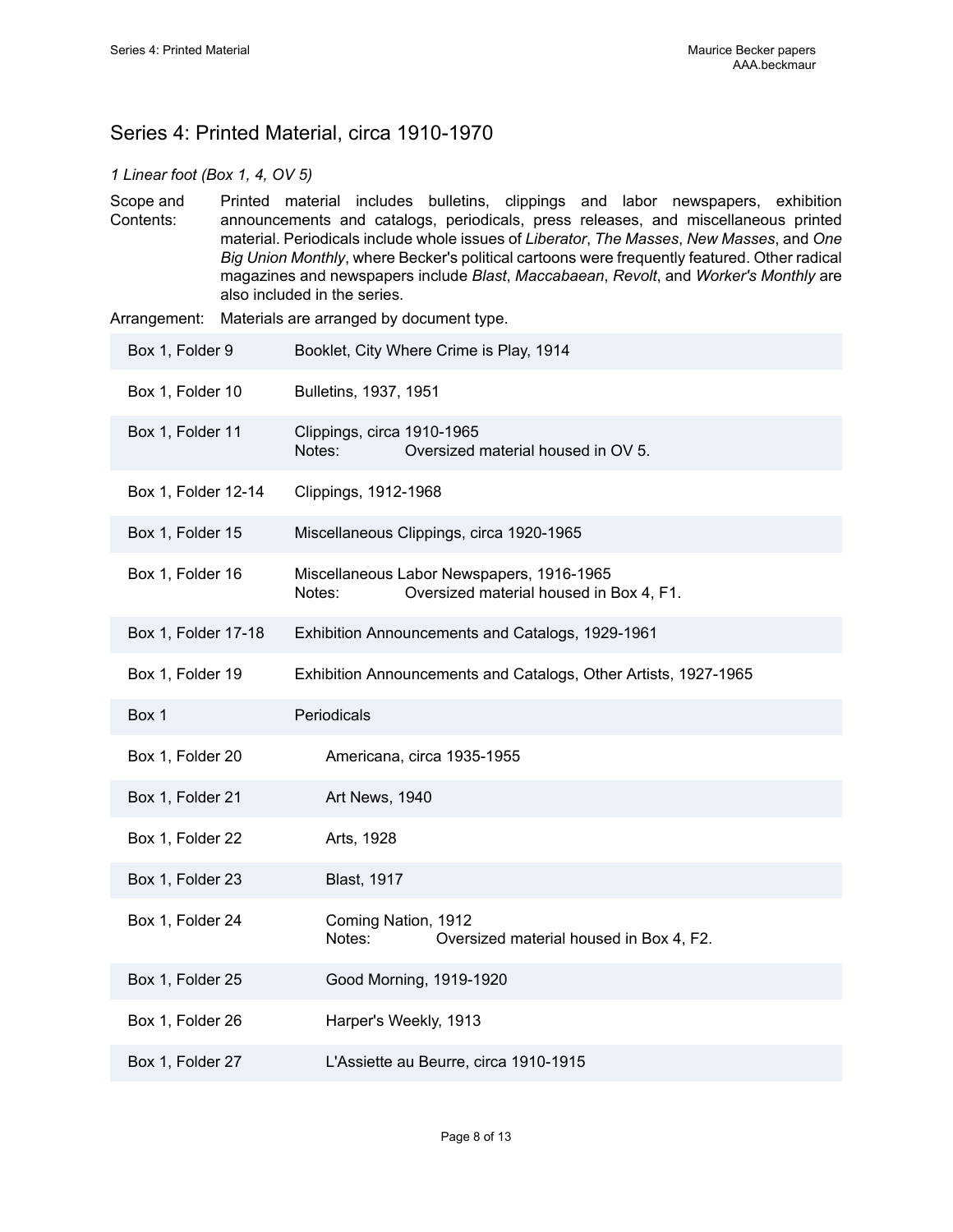| Box 1, Folder 28    | La Revue Moderne, 1960                                                                     |
|---------------------|--------------------------------------------------------------------------------------------|
| Box 1, Folder 29    | Les Annales, 1914                                                                          |
| Box 1, Folder 30-33 | Liberator, 1918-1920                                                                       |
| Box 1, Folder 34-37 | Liberator, 1922-1924                                                                       |
| Box 1, Folder 38    | Maccabaean, 1916                                                                           |
| Box 1, Folder 39    | Mainstream, 1961                                                                           |
| Box 1, Folder 40    | Masses, 1954, 1913-1917, 1911<br>Oversized material housed in Box 4, F3-6.<br>Notes:       |
| Box 1, Folder 41-42 | New Masses, 1944, 1927                                                                     |
| Box 1, Folder 43    | New York Call, 1913-1914, 1917<br>Oversized material housed in Box 4, F7.<br>Notes:        |
| Box 1, Folder 44    | One Big Union Monthly, 1919-1920                                                           |
| Box 1, Folder 45    | Pathfinder, 1932                                                                           |
| Box 1, Folder 46    | Studio News, 1934                                                                          |
| Box 1, Folder 47    | <b>Survey, 1919</b>                                                                        |
| Box 1, Folder 48    | Worker's Monthly, 1925                                                                     |
| Box 1, Folder 49    | Miscellaneous Periodicals, 1954-1964<br>Oversized material housed in Box 4, F8.<br>Notes:  |
| Box 1, Folder 50    | Press Release, 1947                                                                        |
| Box 1, Folder 51    | Miscellaneous Printed Material, circa 1920-1970                                            |
| Box 1, Folder 52    | Miscellaneous Printed Material, Artwork, circa 1920-1970                                   |
| Box OV 5            | Oversized Clippings, circa 1910-1965<br>Oversized material from Box 1, F11.<br>Notes:      |
| Box 4, Folder 1     | Oversized Labor Newspaper, 1916<br>Oversized material from Box 1, F16.<br>Notes:           |
| Box 4, Folder 2     | Oversized Periodical, Coming Nation, 1912<br>Oversized material from Box 1, F24.<br>Notes: |
| Box 4, Folder 3-6   | Oversized Periodical, Masses, 1913-1916                                                    |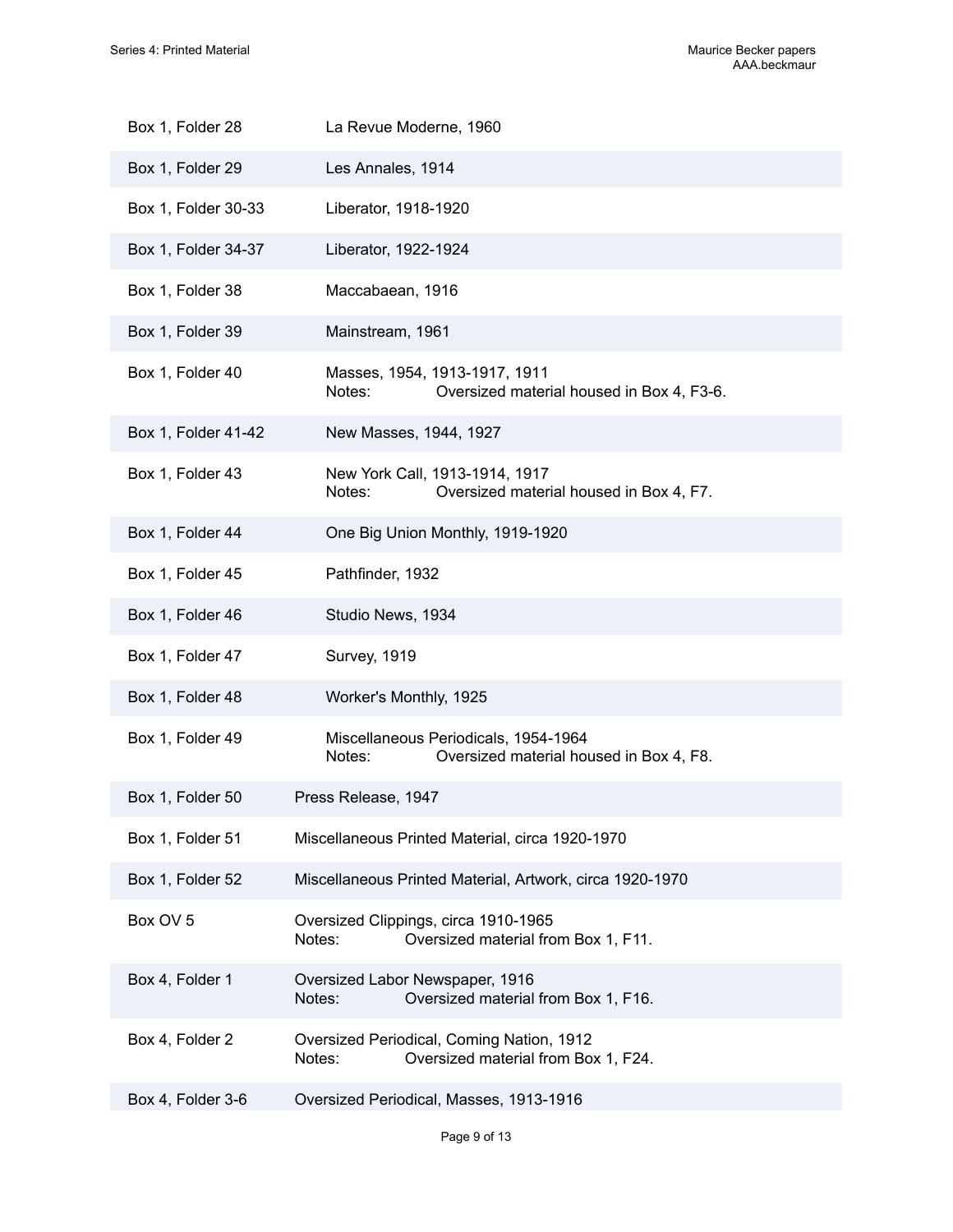|                 | Notes: | Oversized material from Box 1, F40.                                                   |
|-----------------|--------|---------------------------------------------------------------------------------------|
| Box 4, Folder 7 | Notes: | Oversized Periodical, New York Call, 1913-1917<br>Oversized material from Box 1, F43. |
| Box 4, Folder 8 | Notes: | Oversized Miscellaneous Periodicals, 1954-1964<br>Oversized material from Box 1, F49. |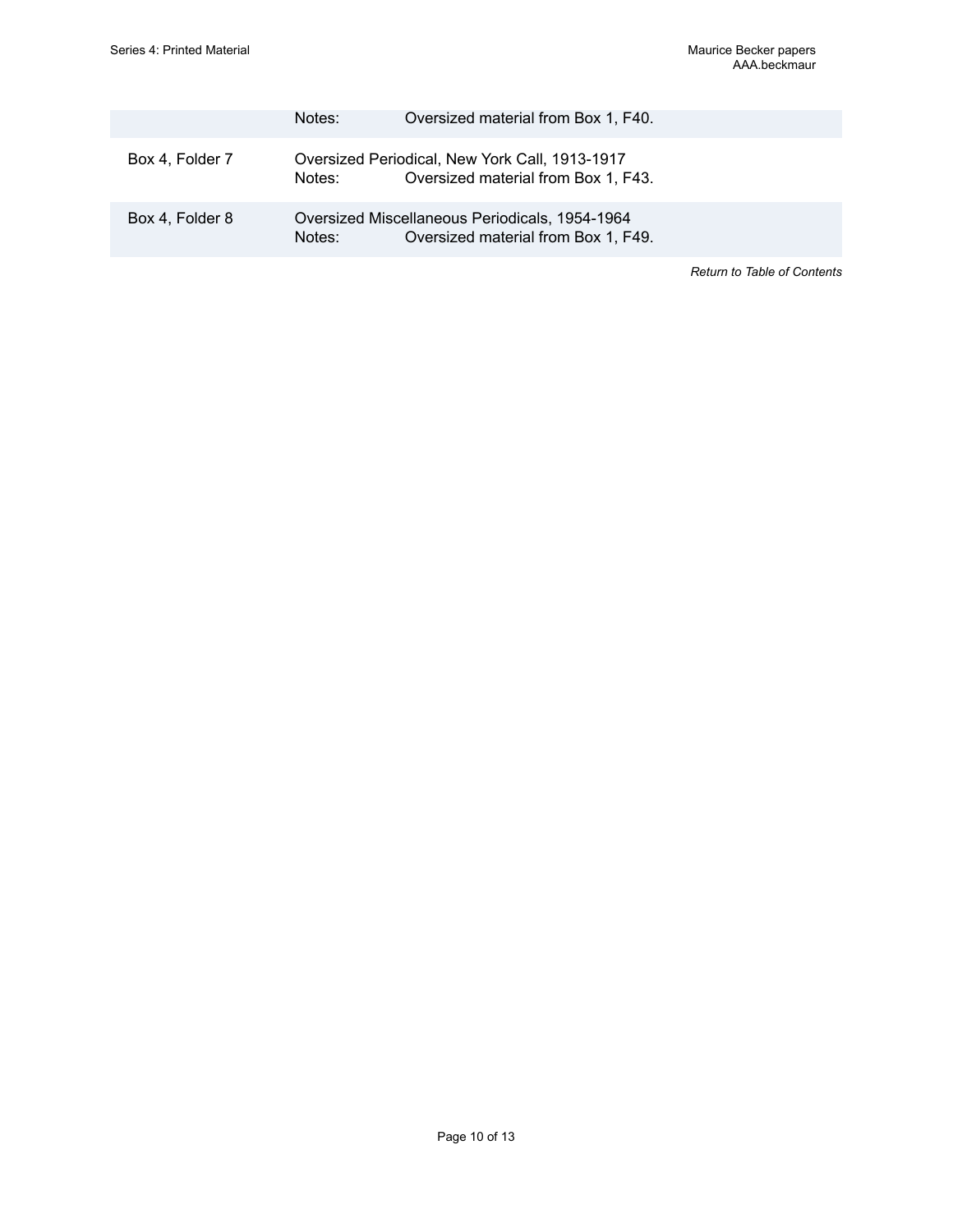# <span id="page-12-0"></span>Series 5: Artwork, circa 1910-1965

#### *1.2 Linear feet (Box 1-3, OV 6-8)*

Scope and Contents: Artwork includes paintings, over 800 graphite and pen and ink sketches, watercolors, and prints depicting Becker's figure drawings, caricatures, portrait drawings of men and women, and sketches of animals and landscapes. Many of these sketches were the basis for panels that later appeared in the *New York Tribune*, *The Masses*, and *Liberator*. Labor leaders, politicians, and artists identified in these sketches include Mother Jones, Samuel Gompers, Herbert Hoover, William Glackens, and Max Eastman.

Arrangement: Materials are arranged by document type.

| Box 1, Folder 53    | Paintings, circa 1910-1965<br>Notes:<br>Oversized material housed in OV 7.                           |
|---------------------|------------------------------------------------------------------------------------------------------|
| Box 1, Folder 54    | Pastel, circa 1910-1965                                                                              |
| Box 1, Folder 55    | Pen and Ink, Caricatures, circa 1910-1965<br>Notes:<br>Oversized material housed in OV 6 and OV 7.   |
| Box 1, Folder 56    | Pen and Ink, Figures, circa 1910-1965<br>Notes:<br>Oversized materials housed in OV 7.               |
| Box 1, Folder 57-58 | Pen and Ink, Groups, circa 1910-1965<br>Notes:<br>Oversized materials housed in OV 6.                |
| Box 1, Folder 59    | Pen and Ink, Men, circa 1910-1965                                                                    |
| Box 1, Folder 60    | Pen and Ink, Women, circa 1910-1965<br>Notes:<br>Oversized material housed in OV 6.                  |
| Box 1, Folder 61    | Pen and Ink, Animals and Landscapes, circa 1910-1965<br>Oversized material housed in OV 6.<br>Notes: |
| Box 1, Folder 62    | Prints, circa 1920-1965                                                                              |
| Box 1, Folder 63    | Sketchbook, Pen and Ink, circa 1910-1965                                                             |
| Box 1, Folder 64    | Sketches, Artists, circa 1910-1965                                                                   |
| Box 1, Folder 65    | Sketches, Caricatures, circa 1910-1965                                                               |
| Box 1, Folder 66    | Sketches, Family, circa 1910-1965                                                                    |
| Box 1, Folder 67    | Sketches, Labor Organizers, circa 1910-1965                                                          |
| Box 1, Folder 68    | Sketches, Mexico, circa 1910-1965                                                                    |
| Box 1, Folder 69    | Sketches, Politicians, circa 1910-1965                                                               |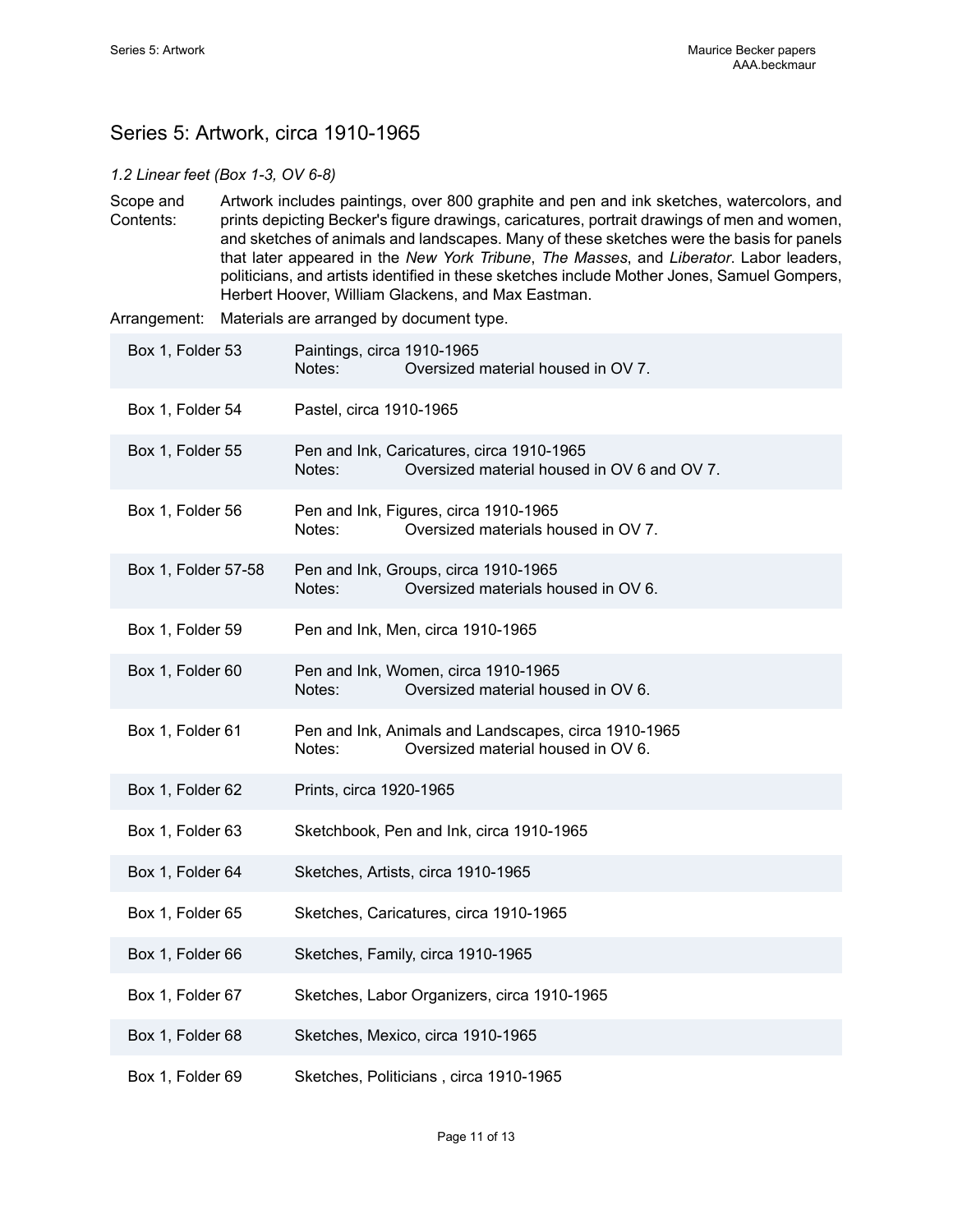| Box 2, Folder 1    | Sketches, Trial Coverage, circa 1910-1965                                                                                                           |
|--------------------|-----------------------------------------------------------------------------------------------------------------------------------------------------|
| Box 2, Folder 2    | Sketches, Other Identified Individuals, circa 1910-1965                                                                                             |
| Box 2, Folder 3-4  | Sketches, Groups, circa 1910-1965<br>Oversized materials housed in OV 6 and OV 8.<br>Notes:                                                         |
| Box 2, Folder 5-6  | Sketches, Men, Figures, circa 1910-1965<br>Oversized material housed in OV 8.<br>Notes:                                                             |
| Box 2, Folder 7    | Sketches, Men, Figures and Portraits, circa 1910-1965                                                                                               |
| Box 2, Folder 8-12 | Sketches, Men, Portraits, circa 1910-1965<br>Notes:<br>Oversized material housed in OV 6.                                                           |
| Box 3, Folder 1-3  | Sketches, Men and Women, circa 1910-1965<br>Oversized material housed in OV 6.<br>Notes:                                                            |
| Box 3, Folder 4    | Sketches, Women, circa 1910-1965                                                                                                                    |
| Box 3, Folder 5    | Sketches, Women, Figures, circa 1910-1965                                                                                                           |
| Box 3, Folder 6    | Sketches, Animals, circa 1910-1965                                                                                                                  |
| Box 3, Folder 7    | Sketches, Landscapes, circa 1910-1965                                                                                                               |
| Box 3, Folder 8    | Watercolors, circa 1910-1965                                                                                                                        |
| Box 3, Folder 9    | Other Artists, circa 1910-1965                                                                                                                      |
| Box OV 7           | Oversized Painting and Pen and Inks, circa 1910-1965<br>Oversized material from Box 1, F53, F55-56.<br>Notes:                                       |
| Box OV 6           | Oversized Pen and Inks and Sketches, circa 1910-1965<br>Notes:<br>Oversized material from Box 1, F55, F57, F60-61; Box 2, F3,<br>F8; and Box 3, F1. |
| Box OV 8           | Oversized Sketches, circa 1910-1965<br>Notes:<br>Oversized material from Box 2, F3, F5.                                                             |